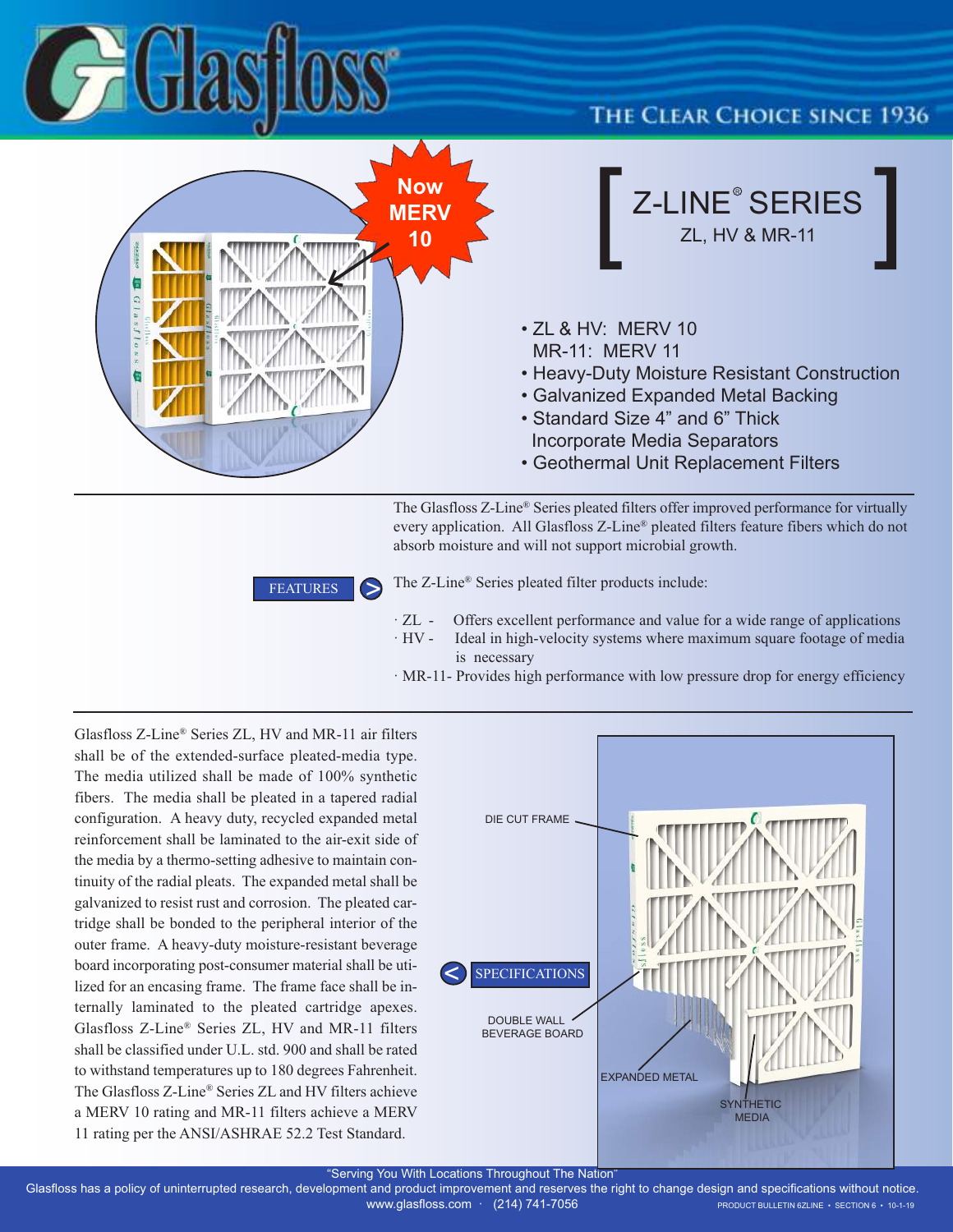

### **THE CLEAR CHOICE SINCE 1936**

#### **ZL, HV and MR-11 STANDARD SIZE FILTERS**

| <b>SIZE</b>                                        | <b>SIZE</b>                                                                      | <b>RATED</b>    | <b>INITIAL</b><br><b>RESIST.</b>                         |                          | <b>MEDIA</b><br><b>SQUARE</b> |                                          |                          | <b>SIZE</b><br>WxHxD | <b>RATED</b>                      | <b>INITIAL</b><br><b>RESIST.</b> |                               |                                    |              |
|----------------------------------------------------|----------------------------------------------------------------------------------|-----------------|----------------------------------------------------------|--------------------------|-------------------------------|------------------------------------------|--------------------------|----------------------|-----------------------------------|----------------------------------|-------------------------------|------------------------------------|--------------|
| WxHxD                                              | W x H x D                                                                        | <b>VELOCITY</b> |                                                          | IN. W.G.                 |                               | <b>REET</b>                              |                          |                      | <b>VELOCITY</b><br><b>NOMINAL</b> |                                  | <b>PASCALS</b>                |                                    |              |
| <b>NOMINAL</b>                                     | <b>EXACT</b>                                                                     | <b>FPM</b>      | ZL                                                       | H V                      | <b>MR11</b>                   | ZL                                       | H <sub>V</sub>           | <b>MR11</b>          | <b>MM</b>                         | M/H                              | ZL                            | <b>HV</b>                          | <b>MR11</b>  |
| $10 \times 10 \times 1$                            | $9-1/2 \times 9-1/2 \times 7/8$                                                  | 300             | .21                                                      | .18                      | .24                           | 1.48                                     | 1.61                     | 1.61                 | 254 x 254 x 26                    | 5490                             | 52.2                          | 44.8                               | 59.7         |
| $10 \times 20 \times 1$                            | $9-1/2 \times 19-1/2 \times 7/8$                                                 | 300             | .21                                                      | .18                      | .24                           | 2.47                                     | 2.67                     | 2.67                 | 254 x 508 x 26                    | 5490                             | 52.2                          | 44.8                               | 59.7         |
| $10 \times 24 \times 1$                            | $9-1/2 \times 23-1/2 \times 7/8$                                                 | 300             | .21                                                      | .18                      | .24                           | 2.97                                     | 3.22                     | 3.22                 | 254 x 610 x 26                    | 5490                             | 52.2                          | 44.8                               | 59.7         |
| $10 \times 30 \times 1$                            | $9-5/8 \times 29-5/8 \times 7/8$                                                 | 300             | .21                                                      | .18                      | .24                           | 4.33                                     | 4.95                     | 4.95                 | 254 x 762 x 26                    | 5490                             | 52.2                          | 44.8                               | 59.7         |
| $12 \times 12 \times 1$                            | $11 - 1/2 \times 11$ $1/2 \times 7/8$                                            | 300             | .21                                                      | .18                      | .24                           | 1.80                                     | 2.06                     | 2.06                 | 305 x 305 x 26                    | 5490                             | 52.2                          | 44.8                               | 59.7         |
| 12 x 20 x 1                                        | $11 - 1/2 \times 19 - 1/2 \times 7/8$                                            | 300             | .21                                                      | .18                      | .24                           | 2.88                                     | 3.29                     | 3.29                 | 305 x 508 x 26                    | 5490                             | 52.2                          | 44.8                               | 59.7         |
| 12 x 24 x 1                                        | 11-3/8 x 23-3/8 x 7/8                                                            | 300             | .21                                                      | .18                      | .24                           | 3.46<br>4.13                             | 3.96<br>4.13             | 3.96<br>4.13         | 305 x 610 x 26                    | 5490<br>5490                     | 52.2                          | 44.8                               | 59.7         |
| 12 x 25 x 1<br>$12 \times 30 \times 1$             | $11 - 1/2 \times 24 - 1/2 \times 7/8$<br>$11-5/8 \times 29-1/2 \times 7/8$       | 300<br>300      | .21                                                      | .18<br>.18               | .24                           | 4.51                                     | 5.16                     | 5.16                 | 305 x 635 x26<br>305 x 762 x 26   | 5490                             | 52.2                          | 44.8<br>44.8                       | 59.7         |
| 14 x 14 x 1                                        | 13-1/2 x 13-1/2 x 7/8                                                            | 300             | .21<br>.21                                               | .18                      | .24<br>.24                    | 2.62                                     | 3.12                     | 3.12                 | 356 x 356 x 26                    | 5490                             | 52.2<br>52.2                  | 44.8                               | 59.7<br>59.7 |
| 14 x 20 x 1                                        | 13-1/2 x 19-1/2 x 7/8                                                            | 300             | .21                                                      | .18                      | .24                           | 3.29                                     | 3.91                     | 3.91                 | 356 x 508 x 26                    | 5490                             | 52.2                          | 44.8                               | 59.7         |
| 14 x 24 x 1                                        | 13 1/2 x 23 1/2 x 7/8                                                            | 300             | .21                                                      | .18                      | .24                           | 3.96                                     | 4.70                     | 4.70                 | 356 x 610 x 26                    | 5490                             | 52.2                          | 44.8                               | 59.7         |
| 14 x 25 x 1                                        | 13-1/2 x 24-1/2 x 7/8                                                            | 300             | .21                                                      | .18                      | .24                           | 4.13                                     | 4.90                     | 4.90                 | 356 x 635 x 26                    | 5490                             | 52.2                          | 44.8                               | 59.7         |
| 14 x 30 x 1                                        | 13 5/8 x 29 5/8 x 7/8                                                            | 300             | .21                                                      | .18                      | .24                           | 5.74                                     | 6.56                     | 6.56                 | 356 x 762 x 26                    | 5490                             | 52.2                          | 44.8                               | 59.7         |
| $15 \times 20 \times 1$                            | 14-1/2 x 19-1/2 x 7/8                                                            | 300             | .21                                                      | .18                      | .24                           | 3.70                                     | 4.11                     | 4.11                 | 381 x 508 x 26                    | 5490                             | 52.2                          | 44.8                               | 59.7         |
| 15 x 30-5/8 x 1                                    | 14-5/8 x 30-1/4 x 7/8                                                            | 300             | .21                                                      | .18                      | .24                           | 9.28                                     | 10.57                    | 10.57                | 381 x 777 x 26                    | 5490                             | 52.2                          | 44.8                               | 59.7         |
| $16 \times 16 \times 1$                            | 15-1/2 x 15-1/2 x 7/8                                                            | 300             | .21                                                      | .18                      | .24                           | 3.12                                     | 3.45                     | 3.45                 | 406 x 406 x26                     | 5490                             | 52.2                          | 44.8                               | 59.7         |
| $16 \times 20 \times 1$<br>$16 \times 24 \times 1$ | 15-1/2 x 19-1/2 x 7/8<br>15-1/2 x 23-1/2 x 7/8                                   | 300<br>300      | .21                                                      | .18                      | .24                           | 3.91<br>4.70                             | 4.32<br>5.20             | 4.32<br>5.20         | 406 x 508 x 26<br>406 x 610 x 26  | 5490<br>5490                     | 52.2                          | 44.8                               | 59.7         |
| $16 \times 25 \times 1$                            | 15-1/2 x 24-1/2 x 7/8                                                            | 300             | .21<br>.21                                               | .18<br>.18               | .24<br>.24                    | 4.90                                     | 5.41                     | 5.41                 | 406 x 635 x 26                    | 5490                             | 52.2<br>52.2                  | 44.8<br>44.8                       | 59.7<br>59.7 |
| $16 \times 30 \times 1$                            | 15-5/8 x 29-5/8 x 7/8                                                            | 300             | .21                                                      | .18                      | .24                           | 5.83                                     | 6.67                     | 6.67                 | 406 x 762 x 26                    | 5490                             | 52.2                          | 44.8                               | 59.7         |
| 18 x 18 x 1                                        | $17 - 1/2 \times 17 - 1/2 \times 7/8$                                            | 300             | .21                                                      | .18                      | .24                           | 3.88                                     | 4.44                     | 4.44                 | 457 x 457 x 26                    | 5490                             | 52.2                          | 44.8                               | 59.7         |
| 18 x 20 x 1                                        | $17 - 1/2 \times 19 - 1/2 \times 7/8$                                            | 300             | .21                                                      | .18                      | .24                           | 4.32                                     | 4.94                     | 4.94                 | 457 x 508 x 26                    | 5490                             | 52.2                          | 44.8                               | 59.7         |
| 18 x 24 x 1                                        | $17 - 1/2 \times 23 - 1/2 \times 7/8$                                            | 300             | .21                                                      | .18                      | .24                           | 5.20                                     | 5.94                     | 5.94                 | 457 x 610 x 26                    | 5490                             | 52.2                          | 44.8                               | 59.7         |
| 18 x 25 x 1                                        | $17 - 1/2 \times 24 - 1/2 \times 7/8$                                            | 300             | .21                                                      | .18                      | .24                           | 5.41                                     | 6.19                     | 6.19                 | 457 x 635 x 26                    | 5490                             | 52.2                          | 44.8                               | 59.7         |
| 18 x 30 x 1                                        | 17-5/8 x 29-5/8 x 7/8                                                            | 300             | .21                                                      | .18                      | .24                           | 7.20                                     | 8.23                     | 8.23                 | 457 x 762 x 26                    | 5490                             | 52.2                          | 44.8                               | 59.7         |
| $20 \times 20 \times 1$                            | 19-1/2 x 19-1/2 x 7/8                                                            | 300             | .21                                                      | .18                      | .24                           | 4.73                                     | 5.55                     | 5.55                 | 508 x 508 x 26                    | 5490                             | 52.2                          | 44.8                               | 59.7         |
| 20 x 22 x 1<br>20 x 24 x 1                         | 19-1/2 x 21-7/8 x 7/8<br>19-3/8 x 23-3/8 x 7/8                                   | 300<br>300      | .21                                                      | .18                      | .24                           | 5.24<br>5.69                             | 6.15<br>6.68             | 6.15<br>6.68         | 508 x 558 x 26<br>508 x 610 x 26  | 5490<br>5490                     | 52.2                          | 44.8                               | 59.7         |
| 20 x 25 x 1                                        | 19-1/2 x 24-1/2 x 7/8                                                            | 300             | .21<br>.21                                               | .18<br>.18               | .24<br>.24                    | 5.93                                     | 6.96                     | 6.96                 | 508 x 635 x 26                    | 5490                             | 52.2<br>52.2                  | 44.8<br>44.8                       | 59.7<br>59.7 |
| 20 x 30 x 1                                        | 19-5/8 x 29-5/8 x 7/8                                                            | 300             | .21                                                      | .18                      | .24                           | 7.20                                     | 8.23                     | 8.23                 | 508 x 762 x 26                    | 5490                             | 52.2                          | 44.8                               | 59.7         |
| 22 x 22 x 1                                        | $21 - 1/2 \times 21 - 1/2 \times 7/8$                                            | 300             | .21                                                      | .18                      | .24                           | 6.43                                     | 7.17                     | 7.17                 | 558 x 558 x 26                    | 5490                             | 52.2                          | 44.8                               | 59.7         |
| 24 x 24 x 1                                        | 23-3/8 x 23-3/8 x 7/8                                                            | 300             | .21                                                      | .18                      | .24                           | 6.93                                     | 7.92                     | 7.92                 | 610 x 610 x 26                    | 5490                             | 52.2                          | 44.8                               | 59.7         |
| 24 x 30 x 1                                        | 23-5/8 x 29-5/8 x 7/8                                                            | 300             | .21                                                      | .18                      | .24                           | 8.66                                     | 9.90                     | 9.90                 | 610 x 762 x 26                    | 5490                             | 52.2                          | 44.8                               | 59.7         |
| 25 x 25 x 1                                        | 24-1/2 x 24-1/2 x 7/8                                                            | 300             | .21                                                      | .18                      | .24                           | 7.48                                     | 8.51                     | 8.51                 | 635 x 635 x 26                    | 5490                             | 52.2                          | 44.8                               | 59.7         |
| $10 \times 20 \times 2$                            | $9-1/2 \times 19-1/2 \times 1-3/4$                                               | 500             | .30                                                      | .27                      | .31                           | 3.84                                     | 6.24                     | 6.24                 | 254 x 508 x 51                    | 9150                             | 74.6                          | 67.1                               | 77.1         |
| 12 x 12 x 2<br>12 x 20 x 2                         | $11 - 1/2 \times 11 - 1/2 \times 1 - 3/4$<br>$11-1/2 \times 19-1/2 \times 1-3/4$ | 500<br>500      | .30                                                      | .27                      | .31                           | 2.89<br>4.80                             | 4.33<br>7.20             | 4.33<br>7.20         | 305 x 305 x 51<br>305 x 508 x 51  | 9150<br>9150                     | 74.6                          | 67.1                               | 77.1         |
| 12 x 24 x 2                                        | $11-3/8 \times 23-3/8 \times 1-3/4$                                              | 500             | .30<br>.30                                               | .27<br>.27               | .31<br>.31                    | 5.77                                     | 8.66                     | 8.66                 | 305 x 610 x 51                    | 9150                             | 74.6<br>74.6                  | 67.1<br>67.1                       | 77.1<br>77.1 |
| 14 x 20 x 2                                        | 13-1/2 x 19-1/2 x 1-3/4                                                          | 500             | .30                                                      | .27                      | .31                           | 5.76                                     | 8.64                     | 8.64                 | 356 x 508 x 51                    | 9150                             | 74.6                          | 67.1                               | 77.1         |
| 14 x 25 x 2                                        | 13-1/2 x 24-1/2 x 1-3/4                                                          | 500             | .30                                                      | .27                      | .31                           | 7.22                                     | 10.83                    | 10.83                | 356 x 635 x 51                    | 9150                             | 74.6                          | 67.1                               | 77.1         |
| 15 x 20 x 2                                        | 14-1/2 x 19-1/2 x 1-3/4                                                          | 500             | .30                                                      | .27                      | .31                           | 6.24                                     | 9.12                     | 9.12                 | 381 x 508 x 51                    | 9150                             | 74.6                          | 67.1                               | 77.1         |
| $16 \times 16 \times 2$                            | 15-1/2 x 15-1/2 x 1-3/4                                                          | 500             | .30                                                      | .27                      | .31                           | 4.98                                     | 7.66                     | 7.66                 | 406 x 406 x 51                    | 9150                             | 74.6                          | 67.1                               | 77.1         |
| 16 x 20 x 2                                        | 15-1/2 x 19-1/2 x 1-3/4                                                          | 500             | .30                                                      | .27                      | .31                           | 6.24                                     | 9.60                     | 9.60                 | $406 \times 508 \times 51$        | 9150                             | 74.6                          | 67.1                               | 77.1         |
| 16 x 24 x 2                                        | 15-1/2 x 23-1/2 x 1-3/4                                                          | 500             | .30                                                      | .27                      | .31                           | 7.50                                     | 11.55                    | 11.55                | 406 x 610 x 51                    | 9150                             | 74.6                          | 67.1                               | 77.1         |
| $16 \times 25 \times 2$                            | $15-1/2 \times 24-1/2 \times 1-3/4$                                              | 500             | .30                                                      | .27                      | .31                           | 7.82                                     | 12.03                    | 12.03                | $406 \times 635 \times 51$        | 9150                             | 74.6                          | 67.1                               | 77.1         |
| 18 x 18 x 2<br>18 x 20 x 2                         | $17-1/2 \times 17-1/2 \times 1-3/4$<br>$17-1/2 \times 19-1/2 \times 1-3/4$       | 500<br>500      | .30                                                      | .27                      | .31                           | 6.47<br>7.20                             | 9.92<br>11.04            | 9.92<br>11.04        | 457 x 457 x 51<br>457 x 508 x 51  | 9150<br>9150                     | 74.6                          | 67.1                               | 77.1         |
| 18 x 24 x 2                                        | $17 - 1/2 \times 23 - 1/2 \times 1 - 3/4$                                        | 500             | .30<br>.30                                               | .27<br>.27               | .31<br>.31                    | 8.66                                     | 13.28                    | 13.28                | $457 \times 610 \times 51$        | 9150                             | 74.6<br>74.6                  | 67.1<br>67.1                       | 77.1<br>77.1 |
| 18 x 25 x 2                                        | $17 - 1/2 \times 24 - 1/2 \times 1 - 3/4$                                        | 500             | .30                                                      | .27                      | .31                           | 9.02                                     | 13.84                    | 13.84                | 457 x 635 x 51                    | 9150                             | 74.6                          | 67.1                               | 77.1         |
| 20 x 20 x 2                                        | $19-1/2 \times 19-1/2 \times 1-3/4$                                              | 500             | .30                                                      | .27                      | .31                           | 8.16                                     | 12.00                    | 12.00                | 508 x 508 x 51                    | 9150                             | 74.6                          | 67.1                               | 77.1         |
| 20 x 24 x 2                                        | 19-3/8 x 23-3/8 x 1-3/4                                                          | 500             | .30                                                      | .27                      | .31                           | 9.81                                     | 14.43                    | 14.43                | 508 x 610 x 51                    | 9150                             | 74.6                          | 67.1                               | 77.1         |
| 20 x 25 x 2                                        | $19-1/2 \times 24-1/2 \times 1-3/4$                                              | 500             | .30                                                      | .27                      | .31                           | 10.23                                    | 15.04                    | 15.04                | 508 x 635 x 51                    | 9150                             | 74.6                          | 67.1                               | 77.1         |
| 20 x 30 x 2                                        | 19-5/8 x 29-5/8 x 1-3/4                                                          | 500             | .30                                                      | .27                      | .31                           | 12.00                                    | 18.24                    | 18.24                | 508 x 762 x 51                    | 9150                             | 74.6                          | 67.1                               | 77.1         |
| 24 x 24 x 2                                        | 23-3/8 x 23-3/8 x 1-3/4                                                          | 500             | .30                                                      | .27                      | .31                           | 11.55                                    | 17.61                    | 17.61                | 610 x 610 x 51                    | 9150                             | 74.6                          | 67.1                               | 77.1         |
| 25 x 25 x 2                                        | $24-1/2 \times 24-1/2 \times 1-3/4$                                              | 500             | .30                                                      | .27                      | .31                           | 12.63                                    | 18.65                    | 18.65                | 635 x 635 x 51                    | 9150                             | 74.6                          | 67.1                               | 77.1         |
| 24 x 28 x 2                                        | 23-1/2 x 27-3/4 x 1-3/4                                                          | 500             | $\overline{\phantom{a}}$                                 | $\overline{\phantom{a}}$ | .31                           | $\overline{\phantom{a}}$                 | $\overline{\phantom{a}}$ | 21.69                | 610 x 762 x 51                    | 9150                             | $\overline{\phantom{a}}$      | $\overline{\phantom{a}}$           | 77.1         |
| 28 x 30 x 2<br>30 x 32 x 2                         | 27-3/4 x 29-3/8 x 1-3/4<br>29-3/8 x 31-3/4 x 1-3/4                               | 500<br>500      | $\overline{\phantom{a}}$                                 | $\overline{\phantom{a}}$ | .31                           | $\centerdot$<br>$\overline{\phantom{a}}$ | $\overline{\phantom{a}}$ | 25.31<br>28.92       | 711 x 762 x 51<br>762 x 813 x 51  | 9150<br>9150                     | $\overline{\phantom{a}}$      | $\overline{\phantom{a}}$           | 77.1         |
| 30 x 36 x 2                                        | 29-3/8 x 35-3/4 x 1-3/4                                                          | 500             | $\overline{\phantom{a}}$<br>$\qquad \qquad \blacksquare$ | $\overline{\phantom{a}}$ | .31<br>.31                    | $\overline{\phantom{m}}$                 |                          | 32.54                | 762 x 914 x 51                    | 9150                             | $\overline{\phantom{m}}$<br>۰ | $\overline{\phantom{a}}$<br>$\sim$ | 77.1<br>77.1 |
|                                                    |                                                                                  |                 |                                                          |                          |                               |                                          |                          |                      |                                   |                                  |                               |                                    |              |

Tolerances shall be +/- 1/8" for height, width and +/- 1/16" for depth. Recommended final resistance is 1.00" w.g.

All special sizes will be undersized by 1/8" unless specified otherwise.

"Serving You With Locations Throughout The Nation"

Glasfloss has a policy of uninterrupted research, development and product improvement and reserves the right to change design and specifications without notice.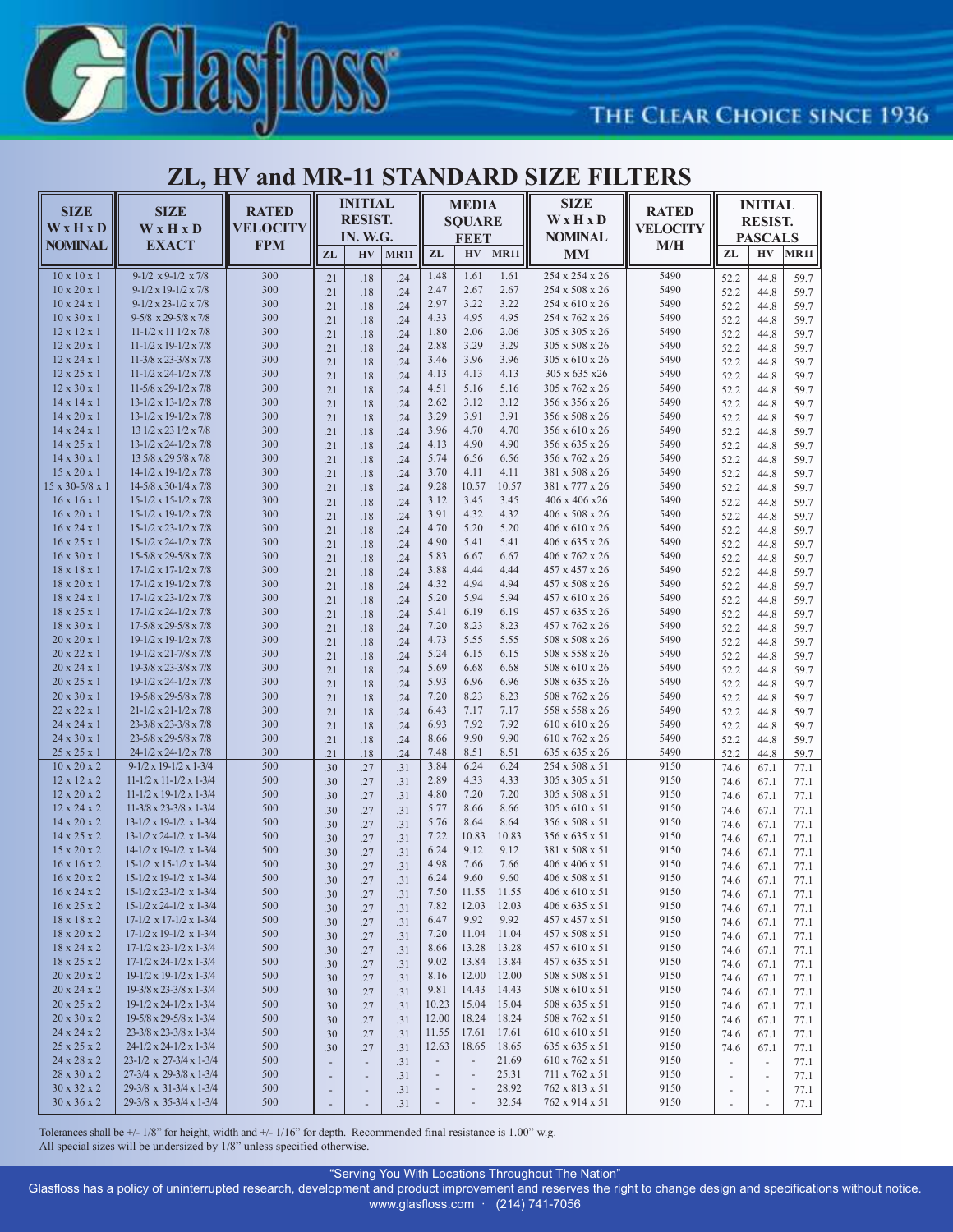

## THE CLEAR CHOICE SINCE 1936

| <b>SIZE</b><br>WxHxD<br><b>NOMINAL</b> | <b>SIZE</b><br><b>W</b> x H x D<br><b>EXACT</b> | <b>RATED</b><br>VELOCITY<br><b>FPM</b> |                          | <b>INITIAL</b><br><b>RESIST.</b><br><b>IN. W.G.</b> |                          | ║                        | <b>MEDIA</b><br><b>SOUARE</b><br><b>REET</b> |         | <b>SIZE</b><br>WxHxD<br><b>NOMINAL</b> | <b>RATED</b><br><b>VELOCITY</b><br>M/H | <b>INITIAL</b><br><b>RESIST.</b><br><b>PASCALS</b> |           |         |
|----------------------------------------|-------------------------------------------------|----------------------------------------|--------------------------|-----------------------------------------------------|--------------------------|--------------------------|----------------------------------------------|---------|----------------------------------------|----------------------------------------|----------------------------------------------------|-----------|---------|
|                                        |                                                 |                                        | ZL                       |                                                     | $HV$ $MR-11$ $ZL$        |                          | <b>HV</b>                                    | $MR-11$ | <b>MM</b>                              |                                        | <b>ZL</b>                                          | <b>HV</b> | $MR-11$ |
| $12 \times 24 \times 4$                | $11-3/8 \times 23-3/8 \times 3-3/4$             | 500                                    | .25                      | .22                                                 | .25                      | 11.13                    | 13.61                                        | 13.61   | 457 x 610 x 102                        | 9150                                   | 62.2                                               | 54.7      | 62.2    |
| $16 \times 20 \times 4$                | $15-1/2 \times 19-1/2 \times 3-3/4$             | 500                                    | .25                      | .22                                                 | .25                      | 12.34                    | 15.43                                        | 15.43   | 406 x 508 x 102                        | 9150                                   | 62.2                                               | 54.7      | 62.2    |
| $16 \times 24 \times 4$                | $15-1/2 \times 23-1/2 \times 3-3/4$             | 500                                    | .25                      |                                                     | $\overline{\phantom{a}}$ | 14.84                    |                                              |         | 406 x 610 x 102                        | 9150                                   | 62.2                                               |           |         |
| $16 \times 25 \times 4$                | $15-1/2 \times 24-1/2 \times 3-3/4$             | 500                                    | .25                      | .22                                                 | .25                      | 15.47                    | 19.34                                        | 19.34   | 406 x 635 x 102                        | 9150                                   | 62.2                                               | 54.7      | 62.2    |
| $18 \times 24 \times 4$                | $17 - 1/2 \times 23 - 1/2 \times 3 - 3/4$       | 500                                    | .25                      | .22                                                 | .25                      | 17.32                    | 21.03                                        | 21.03   | 457 x 610 x 102                        | 9150                                   | 62.2                                               | 54.7      | 62.2    |
| $20 \times 20 \times 4$                | $19-1/2 \times 19-1/2 \times 3-3/4$             | 500                                    | .25                      | .22                                                 | .25                      | 15.43                    | 18.52                                        | 18.52   | 508 x 508 x 102                        | 9150                                   | 62.2                                               | 54.7      | 62.2    |
| $20 \times 24 \times 4$                | $19-3/8 \times 23-3/8 \times 3-3/4$             | 500                                    | .25                      | .22                                                 | .25                      | 18.55                    | 22.27                                        | 22.27   | 508 x 610 x 102                        | 9150                                   | 62.2                                               | 54.7      | 62.2    |
| $20 \times 25 \times 4$                | $19-1/2 \times 24-1/2 \times 3-3/4$             | 500                                    | .25                      | .22                                                 | .25                      | 19.34                    | 23.20                                        | 23.20   | 508 x 635 x 102                        | 9150                                   | 62.2                                               | 54.7      | 62.2    |
| 24 x 24 x 4                            | $23 - 3/8 \times 23 - 3/8 \times 3 - 3/4$       | 500                                    | .25                      | .22                                                 | .25                      | 22.27                    | 27.21                                        | 27.21   | 610 x 610 x 102                        | 9150                                   | 62.2                                               | 54.7      | 62.2    |
| $12 \times 24 \times 6$                | $11-3/8 \times 23-3/8 \times 5-3/4$             | 500                                    | $\overline{\phantom{0}}$ | .18                                                 | .22                      | $\sim$                   | 20.86                                        | 20.86   | 305 x 610 x 152                        | 9150                                   | 49.8                                               | 42.3      | 54.7    |
| $16 \times 20 \times 6$                | $15-1/2 \times 19-1/2 \times 5-3/4$             | 500                                    | $\overline{\phantom{0}}$ | .18                                                 | .22                      | $\sim$                   | 23.66                                        | 23.66   | 406 x 508 x 152                        | 9150                                   | 49.8                                               | 42.3      | 54.7    |
| $16 \times 25 \times 6$                | $15-1/2 \times 24-1/2 \times 5-3/4$             | 500                                    | $\overline{\phantom{0}}$ | .18                                                 | .22                      | $\sim$                   | 29.65                                        | 29.65   | 406 x 635 x 152                        | 9150                                   | 49.8                                               | 42.3      | 54.7    |
| $18 \times 24 \times 6$                | $17 - 1/2 \times 23 - 1/2 \times 5 - 3/4$       | 500                                    | $\overline{\phantom{0}}$ | .18                                                 | .22                      | $\overline{\phantom{a}}$ | 32.24                                        | 32.24   | 457 x 610 x 152                        | 9150                                   | 49.8                                               | 42.3      | 54.7    |
| $20 \times 20 \times 6$                | $19-1/2 \times 19-1/2 \times 5-3/4$             | 500                                    | $\overline{\phantom{a}}$ | .18                                                 | .22                      | $\overline{\phantom{a}}$ | 28.39                                        | 28.39   | 508 x 508 x 152                        | 9150                                   | 49.8                                               | 42.3      | 54.7    |
| $20 \times 24 \times 6$                | $19-3/8 \times 23-3/8 \times 5-3/4$             | 500                                    | $\overline{\phantom{0}}$ | .18                                                 | .22                      | $\sim$                   | 34.14                                        | 34.14   | 508 x 610 x 152                        | 9150                                   | 49.8                                               | 42.3      | 54.7    |
| $20 \times 25 \times 6$                | $19-1/2 \times 24-1/2 \times 5-3/4$             | 500                                    | $\overline{\phantom{0}}$ | .18                                                 | .22                      | $\sim$                   | 35.58                                        | 35.58   | 508 x 635 x 152                        | 9150                                   | 49.8                                               | 42.3      | 54.7    |
| $24 \times 24 \times 6$                | $23 - 3/8 \times 23 - 3/8 \times 5 - 3/4$       | 500                                    |                          | .18                                                 | .22                      |                          | 41.73                                        | 41.73   | 610 x 610 x 152                        | 9150                                   | 49.8                                               | 42.3      | 54.7    |

Tolerances shall be +/- 1/8" for height, width and +/- 1/16" for depth. Recommended final resistance is 1.00" w.g. All special sizes will be undersized by 1/8" unless specified otherwise.

Pleats Per Lineal Foot

| <b>DEPTH</b> | ZL | $MR-11$ |  |  |
|--------------|----|---------|--|--|
| 1 "          |    |         |  |  |
| <b>1</b> 99  |    |         |  |  |
|              |    |         |  |  |
| 6"           |    |         |  |  |

| Media Area to Face Area Ratio |  |  |
|-------------------------------|--|--|
|-------------------------------|--|--|

| <b>DEPTH</b>      | ZL   | НV    | <b>MR-11</b> |  |  |
|-------------------|------|-------|--------------|--|--|
| 1, 22             | 1.73 | 1.97  | 1.97         |  |  |
| $2$ <sup>33</sup> | 2.88 | 4.40  | 4.40         |  |  |
| 422               | 5.56 | 6.80  | 6.80         |  |  |
| 6"                | 8.53 | 10.43 | 10.43        |  |  |



**MINIMUM PARTICLE SIZE EFFICIENCY**



**STANDARD PRESSURE DROP**



"Serving You With Locations Throughout The Nation"

Glasfloss has a policy of uninterrupted research, development and product improvement and reserves the right to change design and specifications without notice. www.glasfloss.com · (214) 741-7056